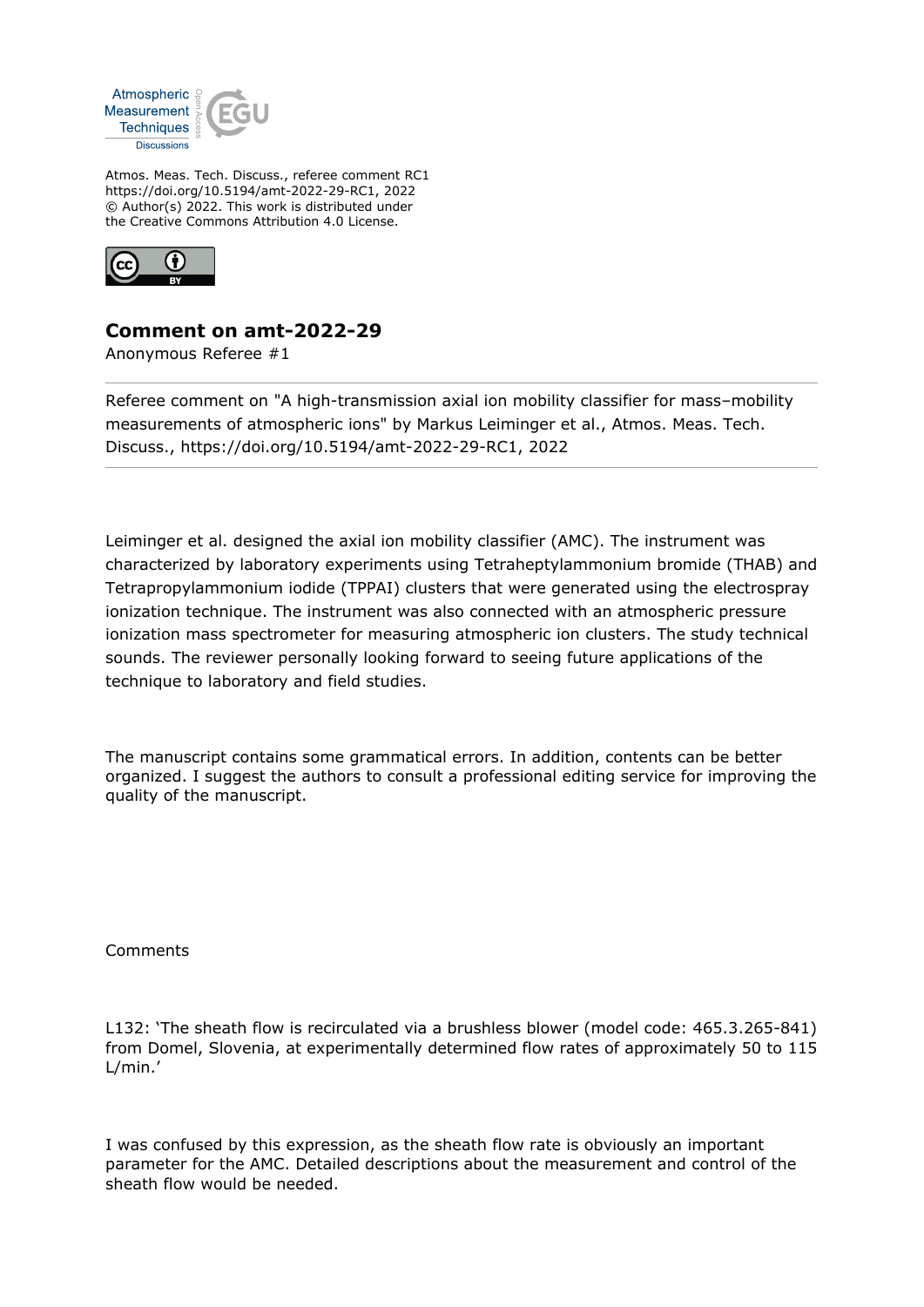Figure S1

It seems that the values for y-axis (e.g., fraction of THAB 3er (-)) are occasionally smaller than zero. I am wondering how the data were measured/analyzed.

L257: 'Fig. 5 panels C and D.'

Figure 6?

L268: 'We attributed the reason for this initial increase in transmission to the combined effect of sub-isokinetic sampling in the region of the core sampling and elevated electric fields

that might reach into the core sampling as is exemplarily illustrated in Fig. S5.'

L293: 'The results of the sizing resolution in relation to the ratio Q total /Q ae are shown in the lower panels of Fig. 7.'

How was the resolution defined? It needs to be explicitly explained.